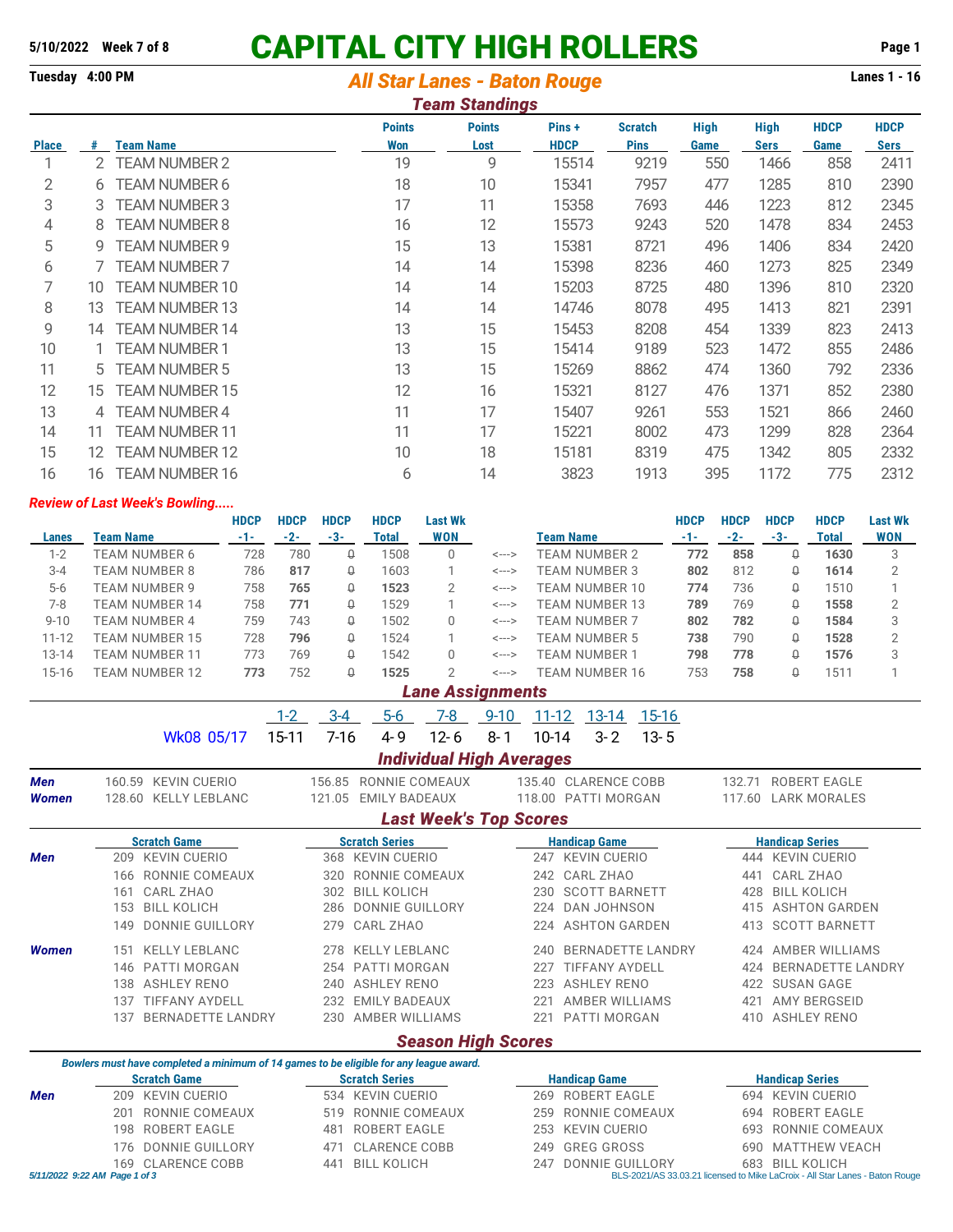|              | 5/10/2022 |        | Week 7 of 8                                                                                         |            |                                                                                                      | <b>CAPITAL CITY HIGH ROLLERS</b>      |                            |                             |                            |                                                                                    |                            |                                        | Page 2                                                                                                |
|--------------|-----------|--------|-----------------------------------------------------------------------------------------------------|------------|------------------------------------------------------------------------------------------------------|---------------------------------------|----------------------------|-----------------------------|----------------------------|------------------------------------------------------------------------------------|----------------------------|----------------------------------------|-------------------------------------------------------------------------------------------------------|
|              |           |        |                                                                                                     |            |                                                                                                      | <b>Season High Scores - Continued</b> |                            |                             |                            |                                                                                    |                            |                                        |                                                                                                       |
| <b>Women</b> |           |        | 174 KELLY LEBLANC<br>159 EMILY BADEAUX<br>156 AMBER WILLIAMS<br>148 LARK MORALES<br>147 ASHLEY RENO |            | 420 KELLY LEBLANC<br>394 EMILY BADEAUX<br>386 LARK MORALES<br>381 PATTI MORGAN<br>370 SHANEL THERIOT |                                       |                            |                             |                            | 257 AMBER WILLIAMS<br>242 KELLY LEBLANC<br>242 SHANEL THERIOT<br>234 EMILY BADEAUX | 240 BERNADETTE LANDRY      |                                        | 658 SHANEL THERIOT<br>625 PATTI MORGAN<br>624 KELLY LEBLANC<br>619 TIFFANY AYDELL<br>619 SARAH FREYOU |
|              |           |        |                                                                                                     |            |                                                                                                      | <b>Team Rosters</b>                   |                            |                             |                            |                                                                                    |                            |                                        |                                                                                                       |
|              |           |        | ID# Sex Name                                                                                        |            | <b>Avg HDCP</b>                                                                                      | <b>Pins Gms</b>                       |                            | <b>High</b><br>Game         | <b>High</b><br><b>Sers</b> | <b>HDCP</b><br>Game                                                                | <b>HDCP</b><br><b>Sers</b> | <b>Weekly Over Avg</b><br>Game Avg +/- | <b>Weekly Over Avg</b><br>Series Avg +/-                                                              |
|              |           |        | 1 - TEAM NUMBER 1                                                                                   |            |                                                                                                      |                                       |                            |                             |                            |                                                                                    |                            |                                        |                                                                                                       |
|              | 1         | M      | <b>BILL KOLICH</b>                                                                                  | 132        | 61                                                                                                   | 2650                                  | 20                         | 161                         | 441                        | 242                                                                                | 683                        | $153 - 130 = 23$                       |                                                                                                       |
|              | 3         | M      | <b>MATTHEW VEACH</b>                                                                                | 111        | 80                                                                                                   | 1782                                  | 16                         | 146                         | 402                        | 242                                                                                | 690                        | $126 - 109 = 17$                       |                                                                                                       |
|              | 4         | M      | VACANT                                                                                              | 120        | 72                                                                                                   | $\overline{0}$                        | $\mathbf{0}$               | $\mathbf 0$                 | $\mathbf 0$                |                                                                                    |                            |                                        |                                                                                                       |
|              | 77        | M      | <b>CHRISTIAN SIMERAL</b>                                                                            | 98         | 91                                                                                                   | 786                                   | 8                          | 122                         | 311                        | 218                                                                                | 599                        | $110 - 98 = 12$                        |                                                                                                       |
|              |           |        | <b>2 - TEAM NUMBER 2</b>                                                                            |            |                                                                                                      |                                       |                            |                             |                            |                                                                                    |                            |                                        |                                                                                                       |
|              | 5         | M      | <b>DONNIE GUILLORY</b>                                                                              | 130        | 63                                                                                                   | 2616                                  | 20                         | 176                         | 427                        | 247                                                                                | 634                        | $149 - 129 = 20$                       |                                                                                                       |
|              | 6         | M      | DAN JOHNSON                                                                                         | 98         | 91                                                                                                   | 1961                                  | 20                         | 142                         | 350                        | 238                                                                                | 638                        | $132 - 97 = 35$                        |                                                                                                       |
|              | 79<br>8   | M<br>M | CARL ZHAO<br>VACANT                                                                                 | 112<br>120 | 79<br>72                                                                                             | 2242<br>$\mathbf 0$                   | 20<br>$\mathbf 0$          | 161<br>$\mathbf 0$          | 349<br>$\mathbf 0$         | 242                                                                                | 598                        | $161 - 109 = 52$                       |                                                                                                       |
|              |           |        | <b>3 - TEAM NUMBER 3</b>                                                                            |            |                                                                                                      |                                       |                            |                             |                            |                                                                                    |                            |                                        |                                                                                                       |
|              | 9         | W      | <b>DANICA LORIO</b>                                                                                 | 103        | 87                                                                                                   | 1660                                  | 16                         | 125                         | 345                        | 215                                                                                | 615                        | $110 - 103 = 7$                        |                                                                                                       |
|              | 10        | W      | AMY BERGSEID                                                                                        | 94         | 95                                                                                                   | 1601                                  | 17                         | 116                         | 294                        | 214                                                                                | 594                        | $116 - 91 = 25$                        |                                                                                                       |
|              | 11        | W      | <b>SUSAN GAGE</b>                                                                                   | 80         | 108                                                                                                  | 1376                                  | 17                         | 104                         | 252                        | 215                                                                                | 586                        | $104 - 78 = 26$                        |                                                                                                       |
|              | 20        | M      | VACANT                                                                                              | 120        | 72                                                                                                   | 360                                   | 3                          | 120                         | 360                        |                                                                                    |                            |                                        |                                                                                                       |
|              |           |        | <b>4 - TEAM NUMBER 4</b>                                                                            |            |                                                                                                      |                                       |                            |                             |                            |                                                                                    |                            |                                        |                                                                                                       |
|              | 13        | W      | <b>KELLY LEBLANC</b>                                                                                | 128        | 64                                                                                                   | 2572                                  | 20                         | 174                         | 420                        | 242                                                                                | 624                        | $151 - 127 = 24$                       |                                                                                                       |
|              | 14        | W      | <b>LARK MORALES</b>                                                                                 | 117        | 74                                                                                                   | 2352                                  | 20                         | 148                         | 386                        | 227                                                                                | 611                        | $118 - 118 = 0$                        |                                                                                                       |
|              | 15<br>16  | W<br>M | SHANEL THERIOT<br>VACANT                                                                            | 96<br>120  | 93<br>72                                                                                             | 1937<br>$\mathbf 0$                   | 20<br>$\mathbf 0$          | 146<br>$\mathbb O$          | 370<br>$\mathbf 0$         | 242                                                                                | 658                        | $95 - 98 = -3$                         |                                                                                                       |
|              |           |        | <b>5 - TEAM NUMBER 5</b>                                                                            |            |                                                                                                      |                                       |                            |                             |                            |                                                                                    |                            |                                        |                                                                                                       |
|              | 17        | M      | <b>MATT DENHAM</b>                                                                                  | 110        | 81                                                                                                   | 2206                                  | 20                         | 161                         | 363                        | 244                                                                                | 616                        | 134 - 110=24                           |                                                                                                       |
|              | 18        | M      | <b>DAVID PROVOST</b>                                                                                | 89         | 99                                                                                                   | 1339                                  | 15                         | 119                         | 295                        | 220                                                                                | 598                        |                                        |                                                                                                       |
|              | 67        | M      | ROY BARNETT                                                                                         | 121        | 71                                                                                                   | 2421                                  | 20                         | 152                         | 408                        | 212                                                                                | 588                        | $136 - 120 = 16$                       |                                                                                                       |
|              | 19        | M      | VACANT                                                                                              | 120        | 72                                                                                                   | $\overline{0}$                        | $\mathbf 0$                | $\mathbf 0$                 | $\mathbf 0$                |                                                                                    |                            |                                        |                                                                                                       |
|              |           |        | <b>6 - TEAM NUMBER 6</b>                                                                            |            |                                                                                                      |                                       |                            |                             |                            |                                                                                    |                            |                                        |                                                                                                       |
|              | 21        | W      | <b>CASSANDRA CHEWS</b>                                                                              | 88         | 100                                                                                                  | 977                                   | 11                         | 108                         | 301                        | 213                                                                                | 616                        | $96 - 88 = 8$                          |                                                                                                       |
|              | 22        | W      | <b>TIFFANY AYDELL</b>                                                                               | 101        | 89                                                                                                   | 1926                                  | 19                         | 137                         | 341                        | 227                                                                                | 619                        | $137 - 99 = 38$                        |                                                                                                       |
|              | 23        | W      | ANGIE HOFFMAN                                                                                       | 90         | 99                                                                                                   | 1813                                  | 20                         | 118                         | 315                        | 217                                                                                | 618                        | $81 - 92 = -11$                        |                                                                                                       |
|              | 24<br>89  | M<br>? | VACANT<br>VACANT                                                                                    | 120<br>120 | 72<br>72                                                                                             | $\mathbf 0$<br>$\overline{0}$         | $\mathbf 0$<br>$\mathbf 0$ | $\mathbf{0}$<br>$\mathbf 0$ | $\mathbf 0$<br>$\mathbf 0$ |                                                                                    |                            |                                        |                                                                                                       |
|              |           |        | <b>7 - TEAM NUMBER 7</b>                                                                            |            |                                                                                                      |                                       |                            |                             |                            |                                                                                    |                            |                                        |                                                                                                       |
|              | 25        | W      | AMBER WILLIAMS                                                                                      | 94         | 95                                                                                                   | 1892                                  | 20                         | 156                         | 311                        | 257                                                                                | 614                        | $124 - 92 = 32$                        |                                                                                                       |
|              | 26        | W      | <b>ASHLEY RENO</b>                                                                                  | 107        | 83                                                                                                   | 2145                                  | 20                         | 147                         | 359                        | 232                                                                                | 614                        | $138 - 105 = 33$                       |                                                                                                       |
|              | 27        | W      | <b>SARAH FREYOU</b>                                                                                 | 89         | 99                                                                                                   | 1799                                  | 20                         | 123                         | 316                        | 224                                                                                | 619                        | $85 - 90 = -5$                         |                                                                                                       |
|              | 28        | M      | VACANT                                                                                              | 120        | 72                                                                                                   | $\mathbf 0$                           | $\mathbf 0$                | $\mathbf 0$                 | $\mathbf 0$                |                                                                                    |                            |                                        |                                                                                                       |
|              |           |        | <b>8 - TEAM NUMBER 8</b>                                                                            |            |                                                                                                      |                                       |                            |                             |                            |                                                                                    |                            |                                        |                                                                                                       |
|              | 29        | M      | <b>KEVIN CUERIO</b>                                                                                 | 160        | 36                                                                                                   | 2730                                  | 17                         | 209                         | 534                        | 253                                                                                | 694                        | $209 - 157 = 52$                       |                                                                                                       |
|              | 30        | M      | <b>TRAVIS STAFFORD</b>                                                                              | 75         | 112                                                                                                  | 1512                                  | 20                         | 92                          | 245                        | 204                                                                                | 572                        | $76 - 76 = 0$                          |                                                                                                       |
|              | 31<br>32  | M<br>M | <b>ASHTON GARDEN</b><br>VACANT                                                                      | 113<br>120 | 78<br>72                                                                                             | 2274<br>$\mathbf 0$                   | 20<br>$\mathbf 0$          | 154<br>$\mathbf 0$          | 401<br>0                   | 234                                                                                | 656                        | $145 - 112 = 33$                       |                                                                                                       |
|              |           |        | 9 - TEAM NUMBER 9                                                                                   |            |                                                                                                      |                                       |                            |                             |                            |                                                                                    |                            |                                        |                                                                                                       |
|              | 33        | M      | <b>TRASHAN SICARD</b>                                                                               | 88         | 100                                                                                                  | 1779                                  | 20                         | 122                         | 305                        | 227                                                                                | 626                        | $118 - 87 = 31$                        |                                                                                                       |
|              | 34        | M      | <b>SKIP SICARD</b>                                                                                  | 124        | 68                                                                                                   | 2488                                  | 20                         | 156                         | 431                        | 229                                                                                | 644                        | $140 - 124 = 16$                       |                                                                                                       |
|              | 35        | W      | <b>CELESTE HAMPTON</b>                                                                              | 103        | 87                                                                                                   | 1862                                  | 18                         | 136                         | 346                        | 222                                                                                | 604                        | $100 - 104 = -4$                       |                                                                                                       |
|              | 36        | M      | VACANT                                                                                              | 120        | 72                                                                                                   | $\mathbf 0$                           | $\mathbf 0$                | $\mathbf 0$                 | $\mathbf 0$                |                                                                                    |                            |                                        |                                                                                                       |
|              |           |        | 10 - TEAM NUMBER 10                                                                                 |            |                                                                                                      |                                       |                            |                             |                            |                                                                                    |                            |                                        |                                                                                                       |
|              | 72        | M      | JONATHAN DOUCET                                                                                     | 95         | 94                                                                                                   | 1906                                  |                            | 20 117                      | 317                        | 210                                                                                | 596                        | $85 - 97 = -12$                        |                                                                                                       |
|              | 39        | M      | <b>CHRIS CHANDLER</b>                                                                               | 122        | 70                                                                                                   | 2458                                  | 20                         | 166                         | 395                        | 237                                                                                | 611                        | 143 - 122=21                           |                                                                                                       |
|              | 40<br>81  | M<br>M | VACANT<br>VACANT                                                                                    | 120<br>120 | 72<br>72                                                                                             | 360<br>$\mathbf 0$                    | 3<br>0                     | 120<br>$\mathbf 0$          | 360<br>0                   |                                                                                    |                            |                                        |                                                                                                       |
|              |           |        |                                                                                                     |            |                                                                                                      |                                       |                            |                             |                            |                                                                                    |                            |                                        |                                                                                                       |